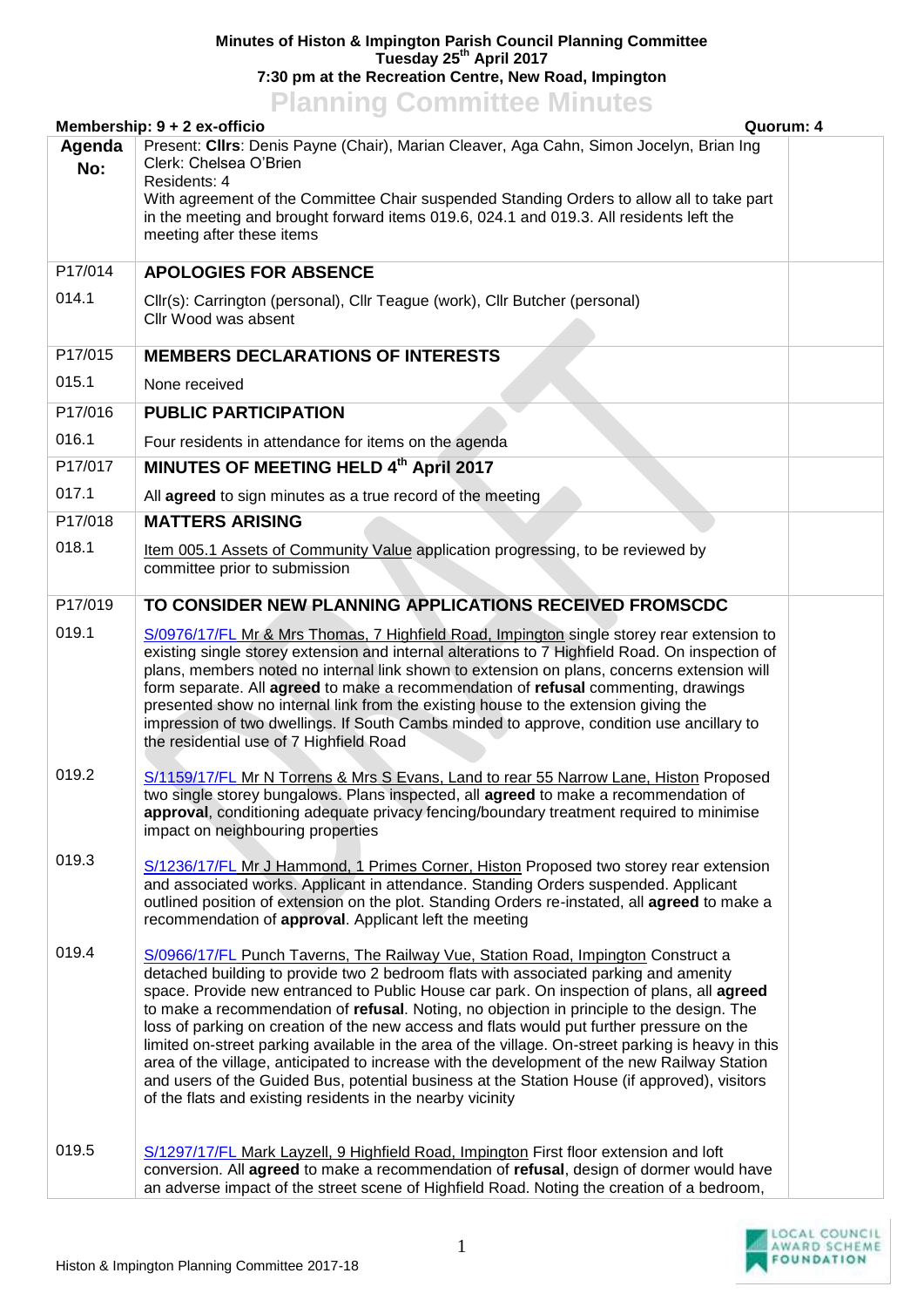|         | concerns parking is currently limited to 1 space, on a street challenged for on-street parking                                                                                                                                                                                                                                                                                                                                                                                                                                                                                                                                                                                                                                                                                                                                                                                                                                                                                                                                                     |                      |
|---------|----------------------------------------------------------------------------------------------------------------------------------------------------------------------------------------------------------------------------------------------------------------------------------------------------------------------------------------------------------------------------------------------------------------------------------------------------------------------------------------------------------------------------------------------------------------------------------------------------------------------------------------------------------------------------------------------------------------------------------------------------------------------------------------------------------------------------------------------------------------------------------------------------------------------------------------------------------------------------------------------------------------------------------------------------|----------------------|
| 019.6   | S/0846/17/VC Mr Dean, Identified Investments Ltd, 27 Garden Walk, Histon Variation of<br>condition 2 (approved plans) of S/1815/16/FL - plot 2 to be set back 1.5m further on site to<br>provide additional vehicular manoeuvring space. 2 residents in attendance. Standing Orders<br>suspended. Resident queried impact application would have on adjacent properties,<br>confirmed not have an impact noting the distances. Resident left the meeting. Standing<br>Orders re-instated, all agreed to make a recommendation of approval                                                                                                                                                                                                                                                                                                                                                                                                                                                                                                          |                      |
| 019.7   | S/1362/17/FL Mr Damien Dugmore, 9 Howgate Road, Impington Side and front single storey<br>extension. All agreed to make a recommendation of approval                                                                                                                                                                                                                                                                                                                                                                                                                                                                                                                                                                                                                                                                                                                                                                                                                                                                                               |                      |
| 019.8   | S/1373/17/FL Mr Paul Manser, 2 The Crescent, Impington Demolish an existing<br>conservatory and rebuild to larger dimensions. All agreed to make a recommendation of<br>approval                                                                                                                                                                                                                                                                                                                                                                                                                                                                                                                                                                                                                                                                                                                                                                                                                                                                   |                      |
| 019.9   | S/1188/17/FL Andrew Struckland, 5 Somerset Road, Histon Single storey timber frame<br>hobbyshop and garden store. Noting application omitted from agenda in error, comments<br>made will be submitted to officer noting this omission. All agreed to make a recommendation<br>of approval                                                                                                                                                                                                                                                                                                                                                                                                                                                                                                                                                                                                                                                                                                                                                          |                      |
| P17/020 | <b>To Accept Clerks Report</b>                                                                                                                                                                                                                                                                                                                                                                                                                                                                                                                                                                                                                                                                                                                                                                                                                                                                                                                                                                                                                     |                      |
| 020.1   | Provided to all (Appx 1) covering: Applications for Information only; SCDC Decision Notices;<br>SCDC Local Plan Update. Accepted.<br>Additional discussion on SCDC Local Plan details of upcoming hearing to be clarified and<br>circulated too all. Notification of attendance to be with Programme Officer by 8 <sup>th</sup> May 2017                                                                                                                                                                                                                                                                                                                                                                                                                                                                                                                                                                                                                                                                                                           | Comm<br><b>Clerk</b> |
| P17/021 | To Receive Up-Date on: Northstowe, North West Cambridge, Darin Green,<br><b>Waterbeach developments</b>                                                                                                                                                                                                                                                                                                                                                                                                                                                                                                                                                                                                                                                                                                                                                                                                                                                                                                                                            |                      |
| 021.1   | Northstowe Community Forum and Drop In – Wednesday 26 <sup>th</sup> April, no Highways Agency<br>representative present. Cllrs Ing, Payne and Cleaver attending                                                                                                                                                                                                                                                                                                                                                                                                                                                                                                                                                                                                                                                                                                                                                                                                                                                                                    |                      |
| P17/022 | <b>Consultations</b>                                                                                                                                                                                                                                                                                                                                                                                                                                                                                                                                                                                                                                                                                                                                                                                                                                                                                                                                                                                                                               |                      |
| 022.1   | None                                                                                                                                                                                                                                                                                                                                                                                                                                                                                                                                                                                                                                                                                                                                                                                                                                                                                                                                                                                                                                               |                      |
| P17/023 | <b>Task &amp; Finish Primary School</b>                                                                                                                                                                                                                                                                                                                                                                                                                                                                                                                                                                                                                                                                                                                                                                                                                                                                                                                                                                                                            |                      |
| 023.1   | Discussion points to feed back to Task & Finish group no update                                                                                                                                                                                                                                                                                                                                                                                                                                                                                                                                                                                                                                                                                                                                                                                                                                                                                                                                                                                    |                      |
| P17/024 | <b>Items Deferred to Next Agenda:</b>                                                                                                                                                                                                                                                                                                                                                                                                                                                                                                                                                                                                                                                                                                                                                                                                                                                                                                                                                                                                              |                      |
| 024.1   | <b>Planning Appeal</b> - to agree process for submission of written representation<br>Site: Land and Access to 1 to 6 Moor Drove, Histon<br>Alleged Breach: Without planning permission (i) erected wooden fences, wooden shed,<br>created an area of hardcore/hardstanding and stationed caravans for residential occupation<br>and motor vehicles on agricultural land known as Land on the North side of Moor Drove<br>Appellants Name: Tony Price<br>Appeal Reference: APP/W0530/C/17/3167840<br>Appeal Start Date: 30 <sup>th</sup> March 2017<br>Representations to be received by 11 <sup>th</sup> May 2017<br>Resident in attendance, Standing Orders suspended. Resident outlined:<br>Single track access to site and adjacent farms<br>Drainage concerns<br>Standing Orders re-instated. Agreed to expand of recommendation of refusal submitted<br>during planning process to include concerns raised, agreed to delegate to Cllr Cleaver<br>working with Assistant Clerk to formulate response and submit<br>Resident left the meeting |                      |
| P17/025 | Date of next meeting(s)                                                                                                                                                                                                                                                                                                                                                                                                                                                                                                                                                                                                                                                                                                                                                                                                                                                                                                                                                                                                                            |                      |
| 025.1   | Tuesday 25 <sup>th</sup> April 2017                                                                                                                                                                                                                                                                                                                                                                                                                                                                                                                                                                                                                                                                                                                                                                                                                                                                                                                                                                                                                |                      |